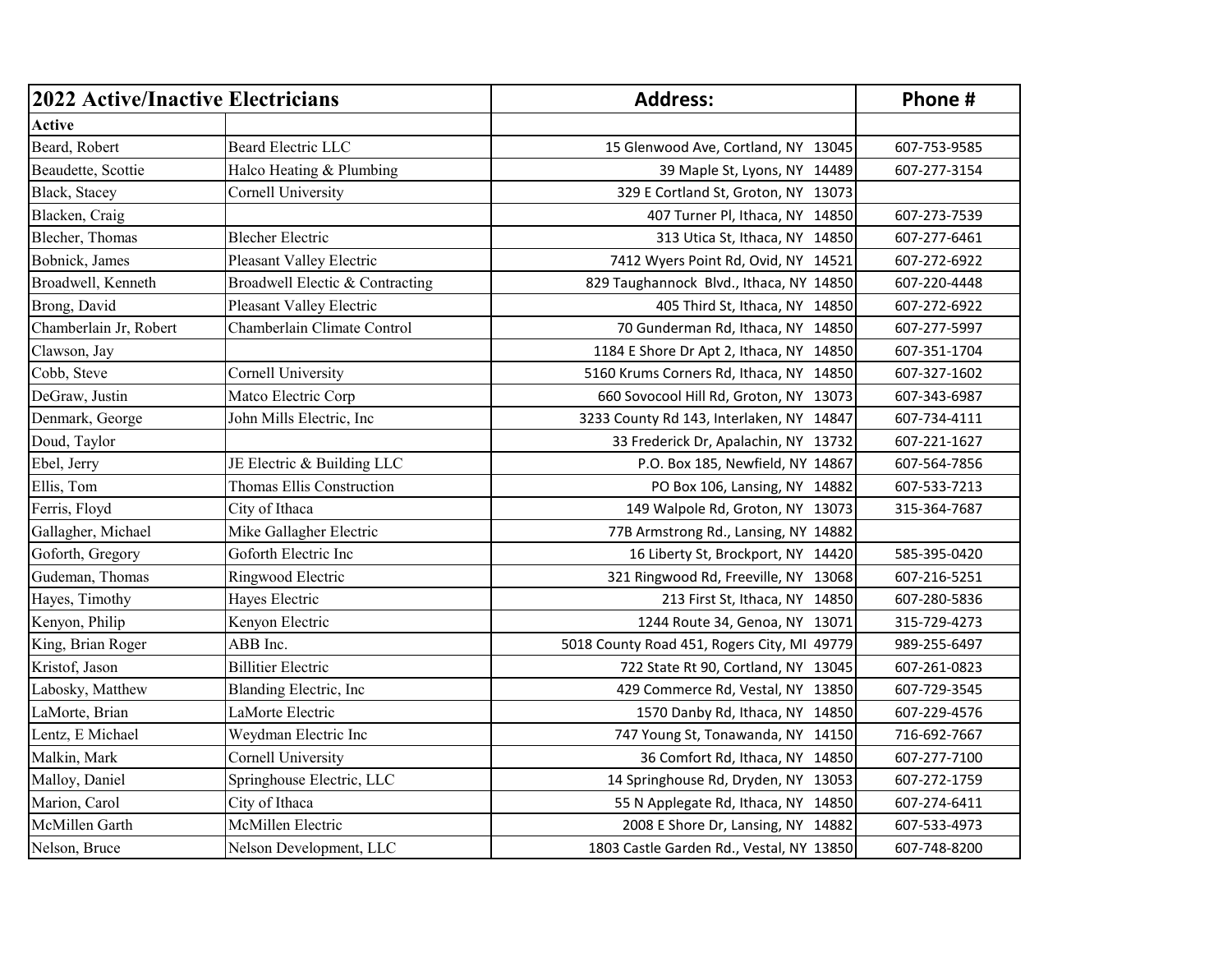| Nelson, John (Jack)   | Beard Electric LLC               | 15 Glenwood Ave, Cortland, NY 13045             | 607-756-2523      |
|-----------------------|----------------------------------|-------------------------------------------------|-------------------|
| Panko, Michael        | Panko Electrical & Maintenance   | 1080 Chenango St, Suite B, Binghamton, NY 13901 | 607-722-6455      |
| Paskin, Max           | Ithaca Electric LLC              | 264 Floral Ave, Ithaca, NY 14850                | 607-229-5392      |
| Pedersen, Scott       | Wishful Necessities LLC          | 40 Highgate Cr, Ithaca, NY 14850                | 607-339-1382      |
| Pendell, Roger        | Upstate Companies LLC            | 656 Mount Hunger Rd, Lisle, NY 13797            | 607-867-4025      |
| Rondinelli, Mark      | Demco NY Corp                    | 124 Hunt Valley Rd, Oneida, NY 13421            | 315-437-7100 x142 |
| Schodel, Ralph        | Sustainable Energy Develop, Inc. | 318 Timothy Lane, Ontario, NY 14519             | 585-265-2384      |
| Shipe, John           |                                  | 625 Cortland Rd, Freeville, NY 13068            | 607-227-1077      |
| Sincock, Michael      | Bouille Electric, Inc            | PO Box 34, Elmira, NY 14902                     | 607-734-6106      |
| Smith, Michael        | <b>PPR Energy Solutions</b>      | PO Box 1521, Buffalo, NY 14231                  | 716-568-8868      |
| Sparks, Robert        | Sparks Electric, Inc             | 208 North Titus Ave, Ithaca, NY 14850           | 607-273-0029      |
| Streicher, Daniel     | Schuler-Haas Electric Corp       | 240 Commerce Dr, Rochester, NY 14623            | 585-225-8794      |
| Tedeyan, David        | Taitem Engineering               | 110 S Albany St, Ithaca, NY 14850               | 607-277-1118      |
| Van Nederynen, Thomas |                                  | 108 Glenside Rd, Ithaca, NY 14850               | 607-256-1948      |
| Walter, Myron J       | Taitem Engineering               | 110 S Albany St, Ithaca, NY 14850               | 607-277-1118      |
| Warner, Joseph        | Warner Contracting               | PO Box 4, Ithaca, NY 14851                      | 607-279-3461      |
| Yandow, Phillip       | O'Connell Electric Company, Inc  | 830 Phillips Rd, Victor, NY 14564               | 585-924-2176      |
| Inactive              |                                  |                                                 |                   |
| Burke, Daniel         |                                  | 113 Reed Rd., Berkshire, NY 13736               | 607-743-9058      |
| Caward, Bruce         | The Electricians                 | 30 Atwater Rd., Lansing, NY 14882               | 607-227-6660      |
| Frederici, Jeremy     |                                  | 838 Prentice Hill Rd., Newark Valley, NY 13811  | 607-372-4475      |
| Housworth, Patrick    |                                  | 74 S VanDorn Rd, Ithaca, NY 14850               | 607-330-1213      |
| Hyland, Alexander     |                                  | 220 Hayts Rd, Ithaca, NY 14850                  | 607-227-1319      |
| Lallas, Jeff          |                                  | 12 Alessandro Dr, Ithaca, NY 14850              | 607-266-8909      |
| Maragni, Jonathan     | City of Ithaca                   | 514 Etna Rd, Ithaca, NY 14850                   | 607-342-3084      |
| Mosher, Craig         |                                  | 3075 County Rd 139, Interlaken, NY 14847        | 607-423-7841      |
| Pellegrino, Joseph    |                                  | 283 Bull Hill Rd, Newfield, NY 14867            | 607-351-2334      |
| Richardson, Michael   | Richardson Bros Electrical       | 15 Waterview Hts, Ithaca, NY 14850              | 607-273-3600      |
| Richardson, Thomas    | Richardson Bros Electrical       | 406 Triphammer Rd, Ithaca, NY 14850             | 607-273-3600      |
| Rosenbaum, David      | Sparks Electric Inc              | 168 Piper Road, Newfield, NY 14867              | 607-277-6007      |
| Shipos, Edward        |                                  | 658 Coddington Rd, Ithaca, NY 14850             | 607-273-8130      |
| Sparks, Eugene        |                                  | 172 Poole Road, Ithaca, NY 14850                | 607-592-6372      |
| Toolan, Dennis        | 3 B Mechanical                   | PO Box 11, Groton, NY 13073                     | 607-745-6480      |
| Waye, Andrew G        |                                  | 69 Aiken Rd, Trumansburg, NY 14886              | 607-280-0817      |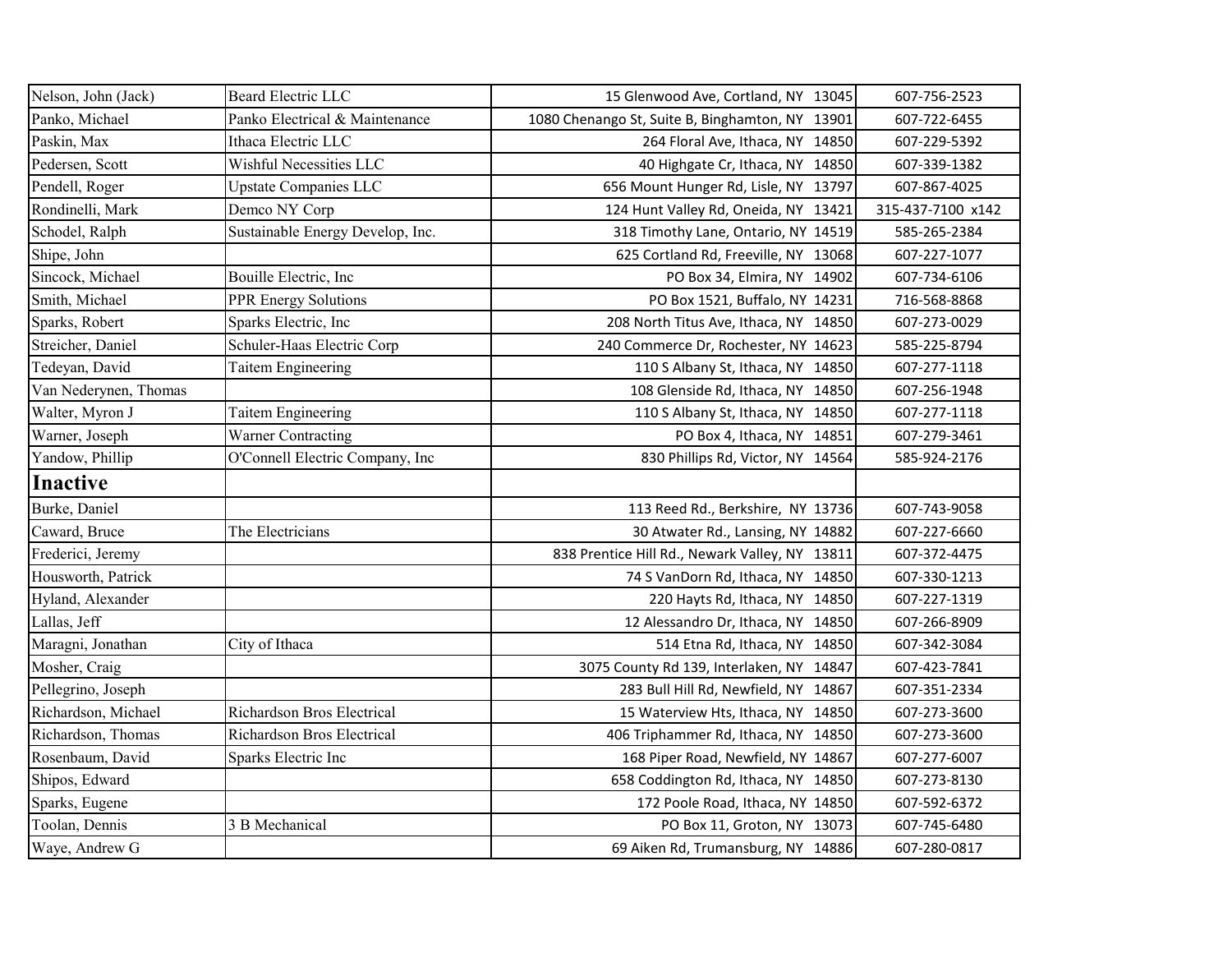| $\mathbf{r}$<br>1 oung<br>. cence<br>∟aw* | -<br>0.01x<br>IJohn.<br>. .<br>$\cup$ ICULIU<br>171115 | 4850<br>$\sim$<br><b>NIV</b><br>.<br>Ithaca<br><b>Blvc</b><br>. uannock<br>. .<br>ΙVΙ<br>. GUM<br>ے ر | -3604<br>$\sim$ $\sim$ $\sim$<br>юU<br>. .<br>. . |
|-------------------------------------------|--------------------------------------------------------|-------------------------------------------------------------------------------------------------------|---------------------------------------------------|